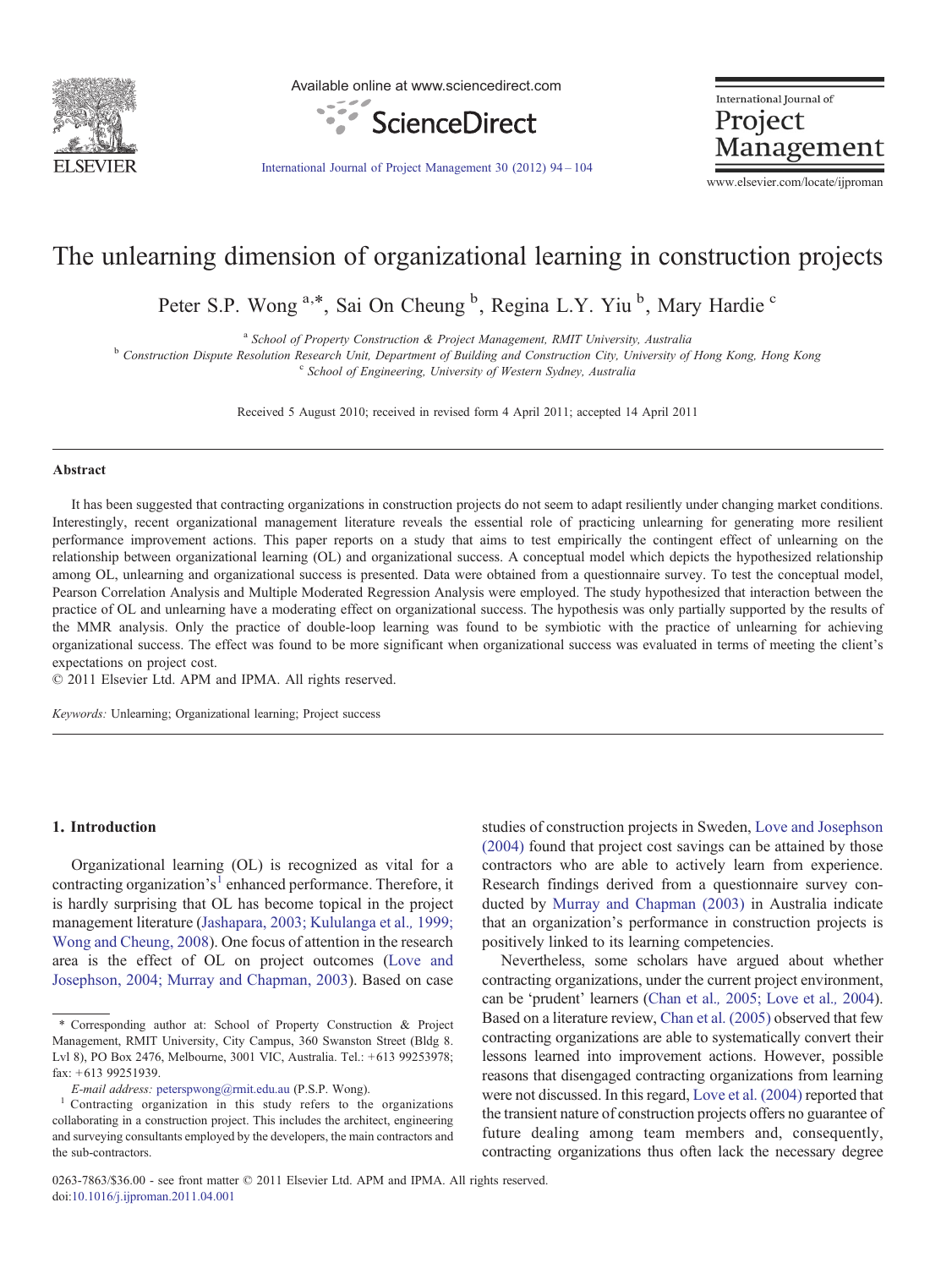of proximity to derive learning from each other. They contended that the way of coupling organizations in construction projects can be one of the barriers of learning and thus organizational success. Nonetheless, the work of [Love et al. \(2004\)](#page--1-0) falls short of empirical evidence to unveil how the barriers are affecting the effect of learning on success. [Ruuska and Vartiainen \(2005\)](#page--1-0) suggest that learning from feedback is vital for a contracting organization's performance improvement. Nevertheless, they noted that many project monitoring systems are not well designed to provide useful feedback in order to facilitate learning from mistakes. [Jashapara \(2003\),](#page--1-0) in extending the work of [Argyris and](#page--1-0) [Schön \(1978\)](#page--1-0), identified the fact that contractors typically exhibit two types of OL: single-loop learning (SLL) and double-loop learning (DLL). SLL refers to a detection and correction of errors without scrutinizing the organizational basic premises and norms that had led to the divergence between the expected and the actual outcomes ([Argyris and Schön, 1978\)](#page--1-0). DLL is attained when organizations detect and correct errors by inquiring into, and modifying if necessary, their underlying norms and assumptions ([Argyris and Schön, 1978](#page--1-0)). Based on a questionnaire survey conducted in the U.K. with 181 valid responses collected from the contracting organizations, [Jashapara \(2003\)](#page--1-0) found that practicing DLL has a more significant effect on organizational performance than practicing SLL. Nevertheless, he criticized contracting organizations as generally not competent at generating improvement through practicing DLL. Similar findings were also reported by [Kululanga et al. \(1999\)](#page--1-0) who found that contracting organizations in construction mainly practice SLL only. The authors argued that without moving to DLL, performance improvement actions generated by contracting organizations may no longer be effective when market needs change. However, the reasoning behind the organizations' incompetence inDLL practice was not discussed in these studies. Based on a questionnaire survey conducted in Hong Kong, [Wong et al.](#page--1-0) [\(2009\)](#page--1-0) reported that contracting organizations often improve performance through detecting and correcting errors (i.e. practicing SLL) and yet rarely look into the root causes of these errors or identify the new behaviors needed to prevent reoccurrences (i.e. practicing DLL). Despite supporting the contention that the practices of SLL and DLL are both imperative for performance improvement, [Wong et al. \(2009\)](#page--1-0) argued that practicing SLL only is not sufficient for contracting organizations to sustain performance in response to the changes of market demands What has caused hindrance to the practice of DLL, and thus success was then described as valuable for further research.

The above review indicates that contracting organizations do not seem to learn in a manner that fosters organizational resilience in coping with changes of market demand. However, while drawing a conclusion that contracting organizations should learn more effectively, the possible conditions that are detrimental to the practice of OL were rarely delved into in previous studies.

From the non-construction field, [McGill and Slocum \(1993\)](#page--1-0) argued that not many organizations are capable of learning in an introspective manner. Supported by a literature review, they noted that organizations rarely accept an operational change that does not fit their core values. Such organizations are often prone to limit themselves to acquiring knowledge that fits for achieving their pre-determined goals and pre-defined 'best performance'. Nevertheless, the organization's understanding about the client's requirements may no longer be valid when the market environment changes. Thus, if knowledge was processed under rigid sets of beliefs and core values, the possible improvement actions derived may have outlived their effectiveness to meet changing market demand. [Akgün et al. \(2006\)](#page--1-0) pinpointed the fact that with cumulative experience, organizations often develop a set of beliefs and routines in their operations. Performance change may become difficult if the required response to the environmental change clashes with their core values. As such, the rigidities of attitude formed in acquiring new knowledge hinder the organization's adaptation to changing conditions.

The above studies found from the non-construction field collectively support the idea that OL is not merely a detection and correction of errors system for attaining a pre-determined performance standard. Instead, OL involves a process of identifying and discarding obsolete beliefs and routines [\(Akgün et al.](#page--1-0), 2006). [Hedberg \(1981\)](#page--1-0) used the term 'unlearning' to describe such processes and emphasized that organizations may not learn effectively without first unlearning irrelevant ideas from the past. Researchers have also pointed out that it may be an uncomfortable process to unlearn those beliefs and routines that may have taken years to establish (Akgün et al., [2006; Mezias et al.](#page--1-0), 2001). In particular, the established beliefs and routines may have led the organizations to business success in the past and the organizations may also have invested a lot of effort in developing these routines (Akgün et al., [2006; Mezias et al.](#page--1-0), 2001). This reluctance may help to explain why the inability to unlearn has been highlighted as a critical weakness of many organizations [\(Akgün et al., 2007a,](#page--1-0) [b](#page--1-0)). While OL has emerged as a popular research topic in construction project management, the above literature review reveals that previous studies about the concept of OL were rarely addressed from an unlearning perspective [\(Love et al.](#page--1-0), 2000; [Wong and Cheung, 2008\)](#page--1-0). This paper reports a study that aims to examine the effect of learning on the contracting organization's success in an unlearning perspective. It seeks to investigate if effective learning is contingent on the contracting organization's practice of discarding obsolete beliefs and routines (i.e. unlearning). From an academic point of view, this study contributes to a deeper understanding of the underlying dynamics of OL. Furthermore, it complements existing research on factors fostering and supporting OL [\(Schilling and Kluge, 2009](#page--1-0)). For practitioners, it is believed that a better understanding of the inter-relationship among OL, unlearning and organizational success can provide valuable insights for management wishing to devise ways and means of enhancing a contracting organization's performance.

To accomplish the research objective, the following hypotheses are tested in this study:

H1. The practice of OL is contingent on the contracting organizations' practice of unlearning;

H2. The interactions between the practice of OL and unlearning have moderating effect on organizational success.

This paper is organized as follows: Firstly, a conceptual model which depicts the hypothesized relationships among learning,